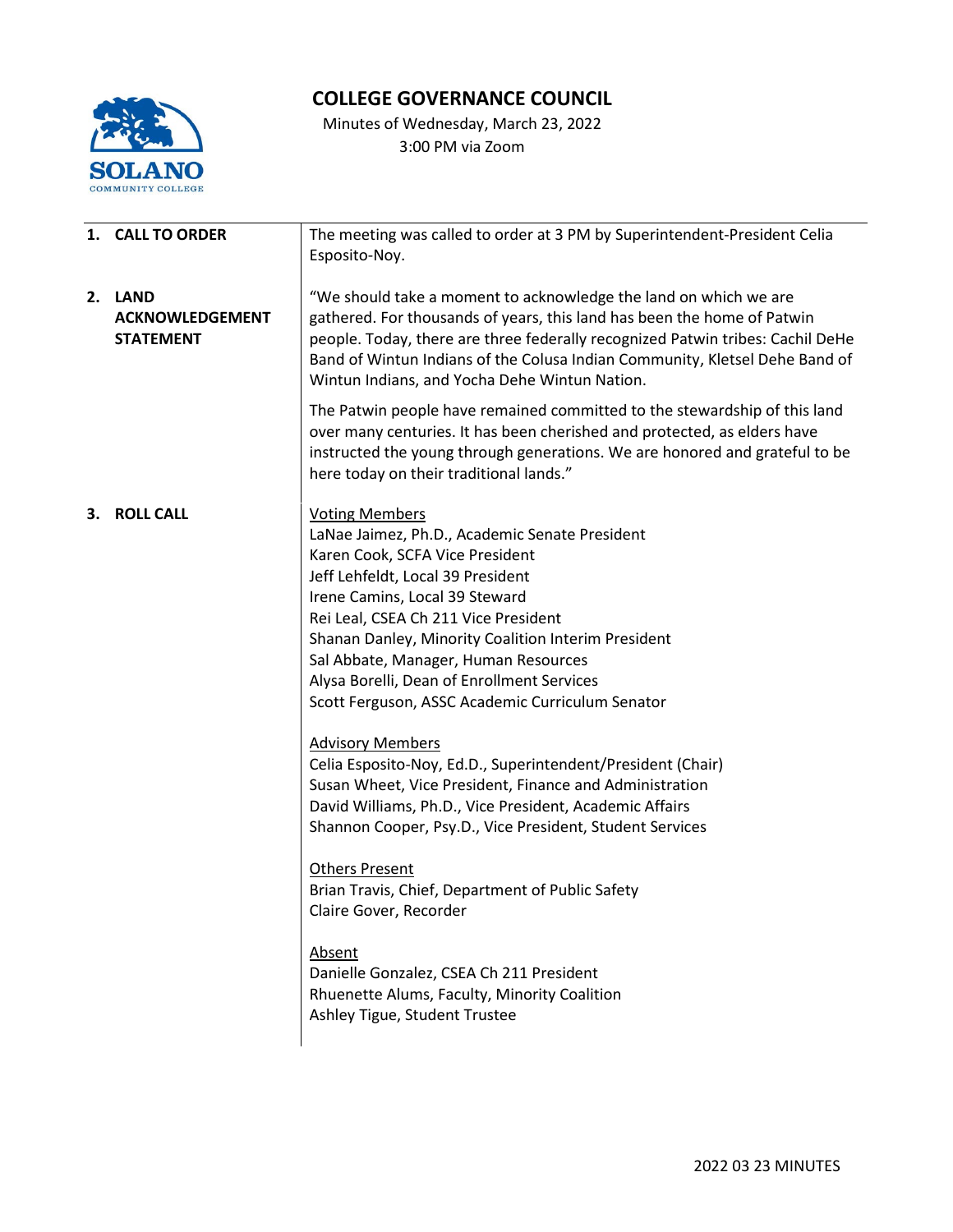|                             | 4. APPROVAL OF AGENDA                                                                                                                               | These items were added to the agenda under the S-P Report:<br>- Emergency Meeting for March 30 - Action item<br>- Climate Survey - Informational<br>The amended agenda was approved.                                                                                                                                                                                                                                                                                                                                                                                                                                                                                                                                  |
|-----------------------------|-----------------------------------------------------------------------------------------------------------------------------------------------------|-----------------------------------------------------------------------------------------------------------------------------------------------------------------------------------------------------------------------------------------------------------------------------------------------------------------------------------------------------------------------------------------------------------------------------------------------------------------------------------------------------------------------------------------------------------------------------------------------------------------------------------------------------------------------------------------------------------------------|
| 5. APPROVAL OF MINUTES      |                                                                                                                                                     | The minutes of February 23, 2022 were approved.                                                                                                                                                                                                                                                                                                                                                                                                                                                                                                                                                                                                                                                                       |
| 6.<br><b>PUBLIC COMMENT</b> |                                                                                                                                                     | There were no comments from the public.                                                                                                                                                                                                                                                                                                                                                                                                                                                                                                                                                                                                                                                                               |
|                             | 7. SUPERINTENDENT-<br><b>PRESIDENT REPORT</b><br>S-P Celia Esposito-Noy<br>(a) Diversity, Equity &<br><b>Inclusion Advisory</b><br>Committee Update | The DEI Workshop scheduled for March 18 has been rescheduled for Friday,<br>March 25, 2-4 PM, in the Faculty-Staff Lounge. Dr. Brian Bedford will will share<br>his research on the disproportionate underrepresentation of Black men in<br>educational and executive leadership positions and facilitate dialogue about<br>our notions of equity and opportunity in the workplace. This is an in-person<br>workshop with no remote options.                                                                                                                                                                                                                                                                          |
|                             | (b) Resolution on<br><b>Remote Meetings</b>                                                                                                         | Tabled. The resolution only covers a 30-day period and will not pertain to our<br>next regular meeting, April 27, 2022.                                                                                                                                                                                                                                                                                                                                                                                                                                                                                                                                                                                               |
|                             | (c) Emergency Meeting                                                                                                                               | By a vote of 9 ayes, 0 nays and no abstentions, the CGC voted to hold an<br>emergency meeting on Wednesday, March 30 to act on the Resolution on<br>Remote Meetings.                                                                                                                                                                                                                                                                                                                                                                                                                                                                                                                                                  |
|                             | (d) Facilities Naming<br>Board Policy (BP<br>1130)                                                                                                  | A draft Board Policy 1130 for Facilities Naming was presented by S-P Esposito-<br>Noy. The revision allows for naming opportunities to recognize those who<br>have rendered significant contributions of time, effort or service, or significant<br>monetary contributions. The S-P will consult with the SCC Educational<br>Foundation regarding monetary contributions and review nominations for<br>time, effort or service. Naming requests and nominations will be forwarded to<br>the SCCD Board of Trustees for consideration. Authority is given to the SCCD<br>Board of Trustees for the naming of facilities and campus areas.<br>Once BP 1130 is finalized the policy will be reviewed by the Board Policy |
|                             |                                                                                                                                                     | Subcommittee of the Governing Board. The corresponding administrative<br>procedures are yet to be developed.                                                                                                                                                                                                                                                                                                                                                                                                                                                                                                                                                                                                          |
|                             | (e) Progress on Dept of<br><b>Public Safety</b>                                                                                                     | Chief Brian Travis provided an updated on the Department of Public Safety<br>(DPS). In the recruitment of the DPS team, the emphasis has been diversity,<br>equity, inclusion and belonging. Interviews for Sergeant have been completed.<br>Candidates for the position of Public Safety Officer will be interviewed next<br>week. There will be DPS presence these hours: Main Campus 7am-12am<br>Monday thru Friday and 7am-10pm on Weekends; Vacaville and Vallejo 7am-<br>10pm Monday thru Friday; Vallejo AutoTech 10pm-6:30am Monday thru<br>Friday and 24hrs/day on Weekends. Chief Travis plans to have the DPS fully<br>staffed and operational by May 1.                                                   |